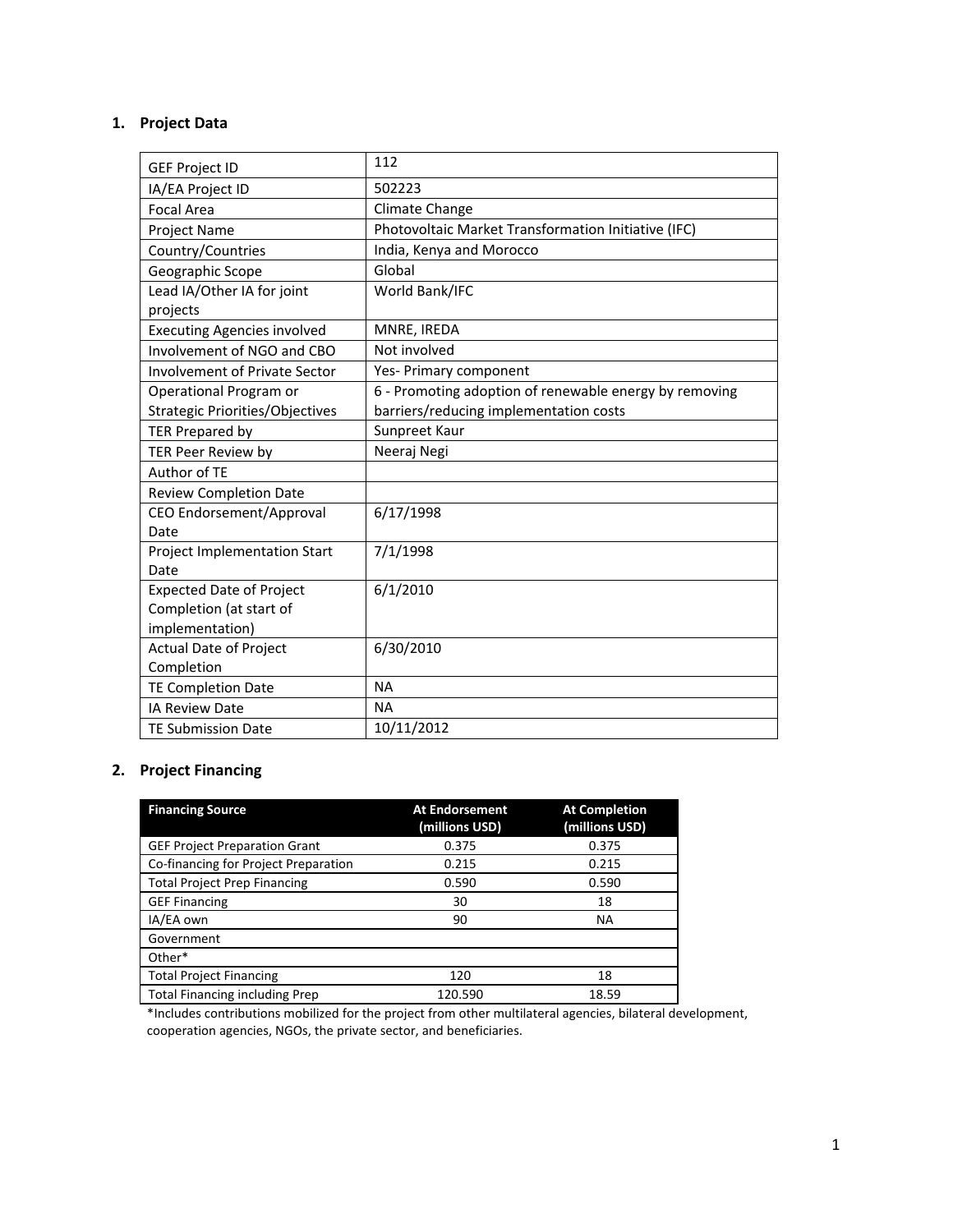## **3. Summary of Project Ratings**

| <b>Criteria</b>                            | <b>Final PIR</b> | <b>IA Terminal</b><br><b>Evaluation</b> | <b>IA Evaluation</b><br><b>Office Review</b> | <b>GEF Evaluation</b><br><b>Office TE Review</b> |
|--------------------------------------------|------------------|-----------------------------------------|----------------------------------------------|--------------------------------------------------|
| <b>Project Outcomes</b>                    | Satisfactory     | Moderately<br>Unsatisfactory            | Not reviewed                                 | Moderately<br>Unsatisfactory                     |
| Sustainability of<br>Outcomes              | N/A              | Not mentioned                           | Not reviewed                                 | U/A                                              |
| Monitoring and<br>Evaluation               | Not mentioned    | Not mentioned                           | Not reviewed                                 | Satisfactory                                     |
| Quality of Implementation<br>and Execution | N/A              | Not mentioned                           | Not reviewed                                 | Moderately<br>Satisfactory                       |
| Quality of the Evaluation<br>Report        | N/A              | N/A                                     | Not reviewed                                 | Unsatisfactory                                   |

## **4. Project Objectives**

4.1. *Global Environmental Objectives of the project:* 

The Project Document lists the project's global environmental benefit as: "To promote photovoltaic systems as an environmentally beneficial alternative for distributed generation in India, Kenya and Morocco". In addition to the long term impact of development of markets for PV systems, a direct benefit of PVMTI was intended to be the reduction in carbon and other GHG emissions resulting from the installation of a significant number of PV systems. There was no change made to this objective.

## 4.2. *Development Objectives of the project:*

The original objective of the project noted in the Project Document states that: "PMVTI will be primarily directed towards promotion of market development projects (not manufacturing) for the reduction of barriers to the introduction of renewable energy technologies". As per the most recent update (Dec 2008), the TE notes the project's objective as: "To help PV businesses and projects in India, Kenya and Morocco to grow towards financial viability".

|  | 4.3. Changes in the Global Environmental Objectives, Development Objectives, or other activities: |  |  |
|--|---------------------------------------------------------------------------------------------------|--|--|
|  |                                                                                                   |  |  |

| Change? | <b>Reason for Change</b>                            |
|---------|-----------------------------------------------------|
|         |                                                     |
| Yes     | Any other (specify to the right)                    |
|         |                                                     |
|         | No specific reason for making a change to the       |
|         | project's development objective is noted in the TE. |
|         |                                                     |
|         |                                                     |
|         |                                                     |

## **5. GEF EO Assessment of Outcomes and Sustainability**

## 5.1. *Relevance –* **Satisfactory**

The project's approval was consistent with the GEF Operational Strategy and Operational Programs in climate change mitigation, and is specifically targeted at the reduction of barriers to market penetration of photovoltaic technology (OP#6). At approval, the Program was of strong strategic relevance in both India and Morocco and to a lesser extent, Kenya where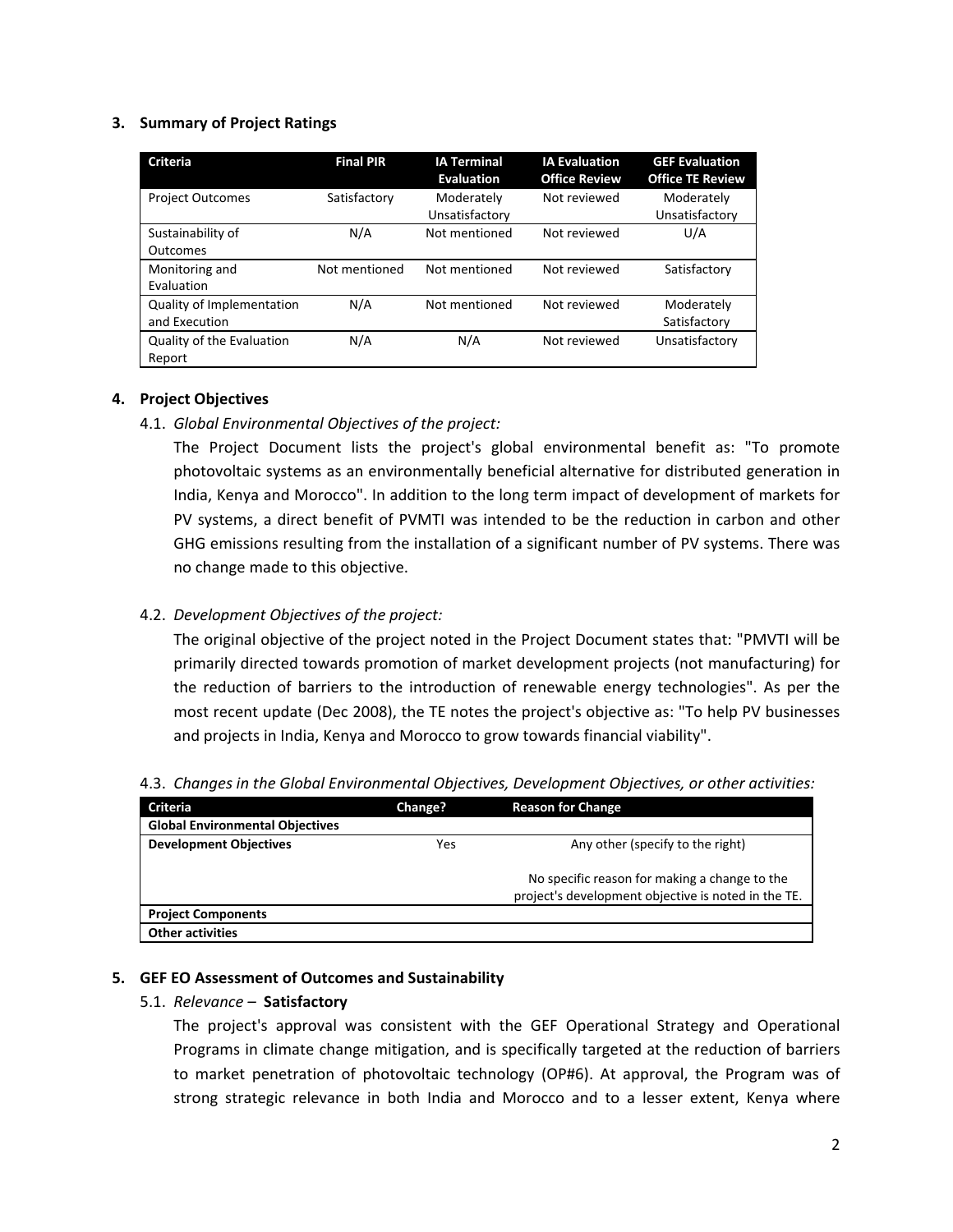market resources and off-grid demand were high. Despite the nascent market conditions in each of the target countries, each had a burgeoning interest in the PV sector. India had established a RE ministry almost a decade prior to PVMTI and the World Bank had provided nearly \$200 million to a public enterprise, IREDA, dedicated to funding RE investments in the early 90's. As a result, public and industry awareness of support available for PV equipment and manufacturing was well established.

In Morocco, Centre de Développement des Energies Renouvelabes ("CDER") had been established since the early 80's to promote the use and awareness of RE systems in Morocco. ONE in concert with CDER had developed a subsidized rural electrification program, whereby tenders were let to private entrepreneurs offering fee-for-service PV powered SHSs.

In Kenya, a large and informal PV home lighting system market was emerging in response to the acute need for rural electrification.

## 5.2. *Effectiveness* – **Moderately Unsatisfactory**

The TE provides several evidences to note the development effectiveness of the project. These include:

- 9 projects/sponsors have been supported through this Program and have utilized roughly \$18 million of PVMTI funds.

- Directly through this program, 106,500 SHSs representing a capacity of 5.8 MWp have been installed. The bulk of the installations were made by 3 sponsors in the Indian market.

- The knowledge materials were published and met a great success; this includes a guide for developers and investors on the large scale solar power plants subject.

- Joint ventures between FIs and PV companies are established and facilitated faster and smoother implementation of projects.

- Successful PV companies have been established.

- IFC has gained significantly from the project, which will benefit IFC in implementing similar projects efficiently.

- Moser Baer is setting up 30 MW solar power plant with the success of the 5 MW project. Many private sector players have also emulated the success of the Moser Baer project by taking advantage of JNNSM scheme.

- Installation of 94,000 SHSs lowered the use of kerosene for lighting in rural households for lighting thereby improving the indoor air quality.

Further, the GHG reduction resulting from 5.8 MWp of installed SHS capacity represents approximately 200,000 tons of  $CO<sub>2</sub>e$  reduced over the life of the units/plant. Once the Moser Baer plant is constructed and operational, installed capacity will increase by 5MW and  $CO<sub>2</sub>e$ reduced by 6,600 tons/year.

However, overall, PVMTI delivered mixed results, both with respect to its ability to source and close deals in what was, at the time of project approval, a difficult and early stage market, and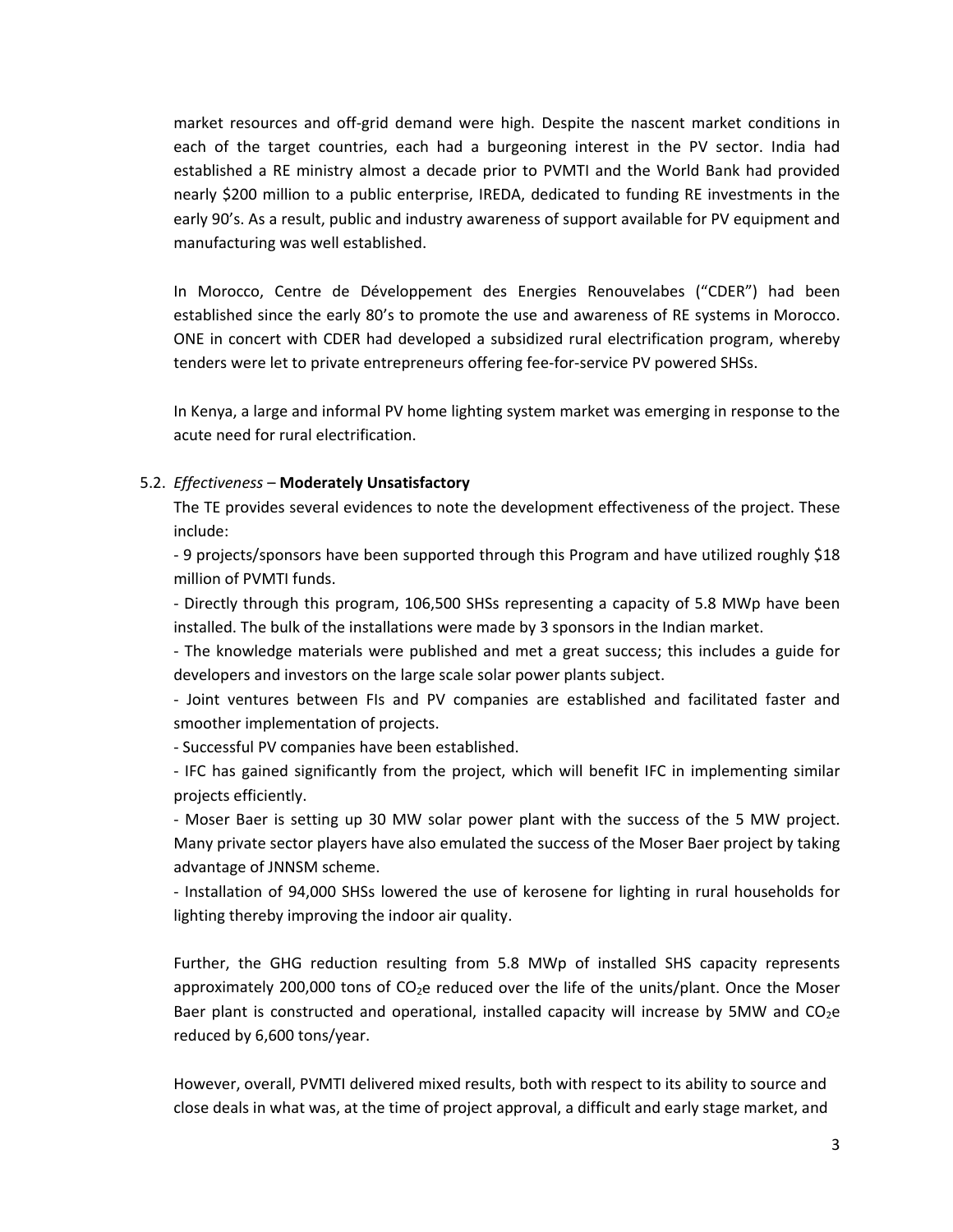with respect to the performance of subsequent investments. Program results on a country by country basis varied with the Indian portfolio performing comparatively better than the Kenya and Morocco portfolio in terms of financing private PV companies and facilitating the supply of solar home systems to these markets.

The bulk of PVMTI funds disbursed – roughly \$15.7 million – have funded projects in India. While the Program cannot claim that this overall market growth resulted from IFC activities, IFC did add-value to the emerging Indian PV market through incubating innovative firms and business models.

Roughly US\$ 1.7 million of PVMTI funds were disbursed to 2 projects in Morocco resulting in a small number of PV installations (about 4,000 SHS), equivalent to about 300 kW, with little impact on CO<sub>2</sub> reduction.

## 5.3. *Efficiency* – **Moderately Unsatisfactory**

Regarding the project's efficiency, the TE makes note of the fact that the project did not do well in terms of SHSs and renewable capacity installed, and hence its efficiency in terms of GEF \$/tons avoided was rated as partly unsatisfactory. However, there is a lack of corresponding evidence to support the claim, in terms of an assessment of the project's outcomes and impacts in relation to inputs and costs. As regards the implementation time taken by the project, it is noted that the project suffered from implementation delays, the reasons for which cannot be assessed due to lack of documentary evidence on the same. However, the TE makes a reference to the attribution of implementation delay to the administrative structure adopted in the project, which thereby hindered the pace of decision making. All decisions regarding investment commitment, loan closure, disbursements, and acceptability of loan collateral were made by IFC staff upon the recommendation of the External Management Team (EMT). This structure resulted in significant delays in the administration process, as those closest to the projects (EMT) were not those making the decisions.

# 5.4. *Sustainability* – **UA – Unable to assess risks**

## NA

## **6. Processes and factors affecting attainment of project outcomes**

- 6.1. *Co-financing* 
	- 6.1.1. To what extent was the reported co-financing essential to the achievement of GEF objectives? Were components supported by co-financing well integrated into the project? UA
	- 6.1.2. If there was a difference in the level of expected co-financing and actual co-financing, then what were the reasons for it? Did the extent of materialization of co-financing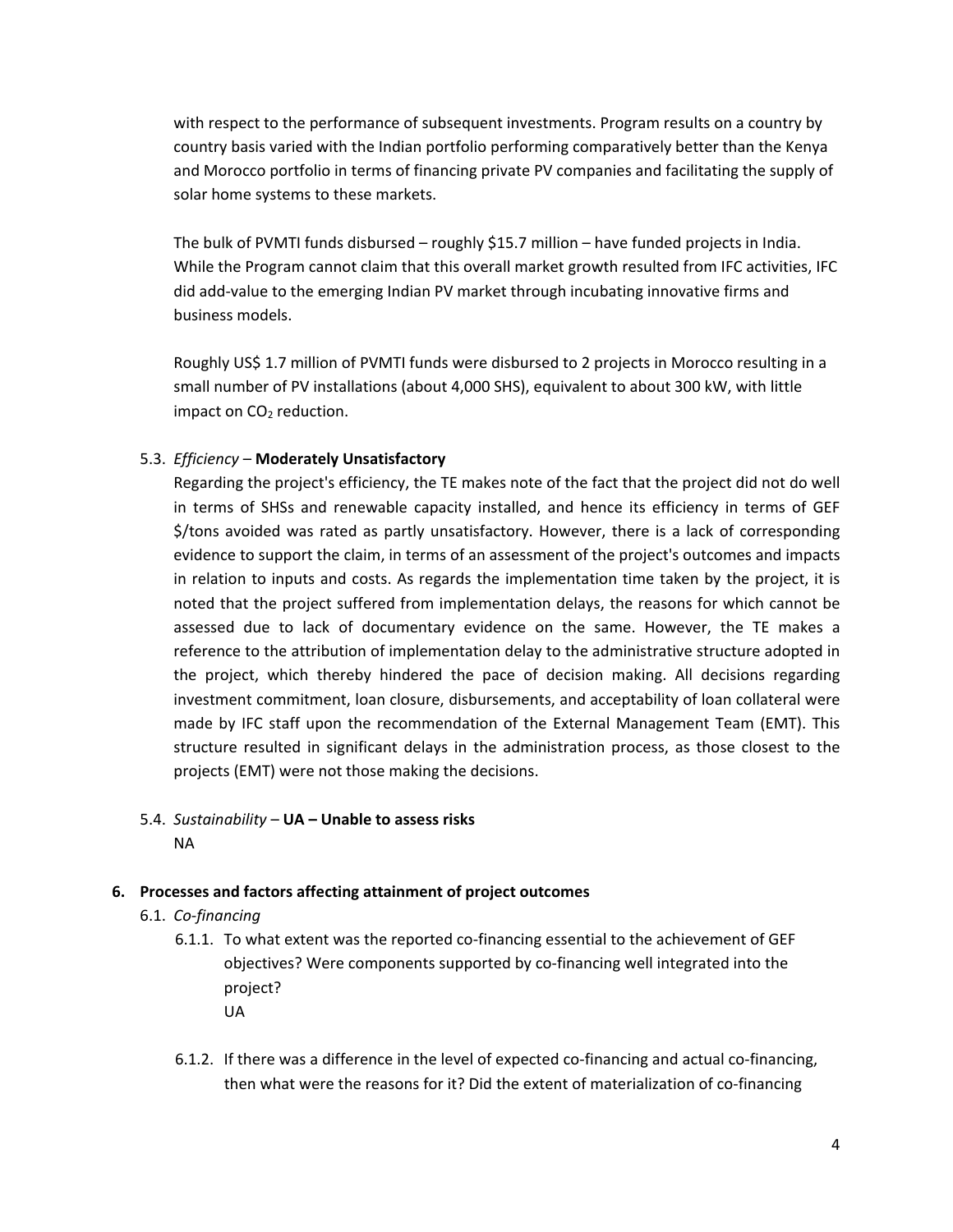affect project's outcomes and/or sustainability? If it did, then in what ways and through what causal linkages? UA

#### 6.2. Delays

6.2.1. If there were delays in project implementation and completion, then what were the reasons for it? Did the delay affect the project's outcomes and/or sustainability? If it did, then in what ways and through what causal linkages?

The pace of decision-making was hindered by the administrative structure adopted in this program. The unique management structure created significant delays in the administration process. Following the Program mid-term evaluation in 2006, the Program was restructured in a manner that delegated more decision-making to the EMT.

#### 6.3. Country ownership

6.3.1. Assess the extent to which country ownership has affected project outcomes and sustainability? Describe the ways in which it affected outcomes and sustainability, highlighting the causal links:

New policies such as the National Solar Mission, which supports installation and manufacturing for both grid-tied and distributed solar systems, combined with regulations by the national and state regulators for renewable energy purchase and feed in tariffs, has resulted in a favorable environment for solar. Although these programs are currently in their infancy, the combination of the significant solar resource available throughout the country and the current Government focus (the stated goal of the National Solar Mission is 20 GW of solar power by 2020) could position India as a major player in the solar PV market.

#### **7. Assessment of project's Monitoring and Evaluation system**

## 7.1. *M&E design at entry* – **Satisfactory**

The M&E design presented in the Project Document describes the various monitoring requirements for the project, which included a quarterly summary of performance, annual audited accounts, periodic visits to selected investee companies to verify financial performance, periodic review of selected investments over their life to ensure compliance with environmental policies & guidelines, a mid-term review and a final program review. It was noted that the EMA will be responsible for day-to-day monitoring of PVMTI investments.

## 7.2. *M&E implementation* – **UA**

The TE does not make any reference to the implementation of M&E plan for the project.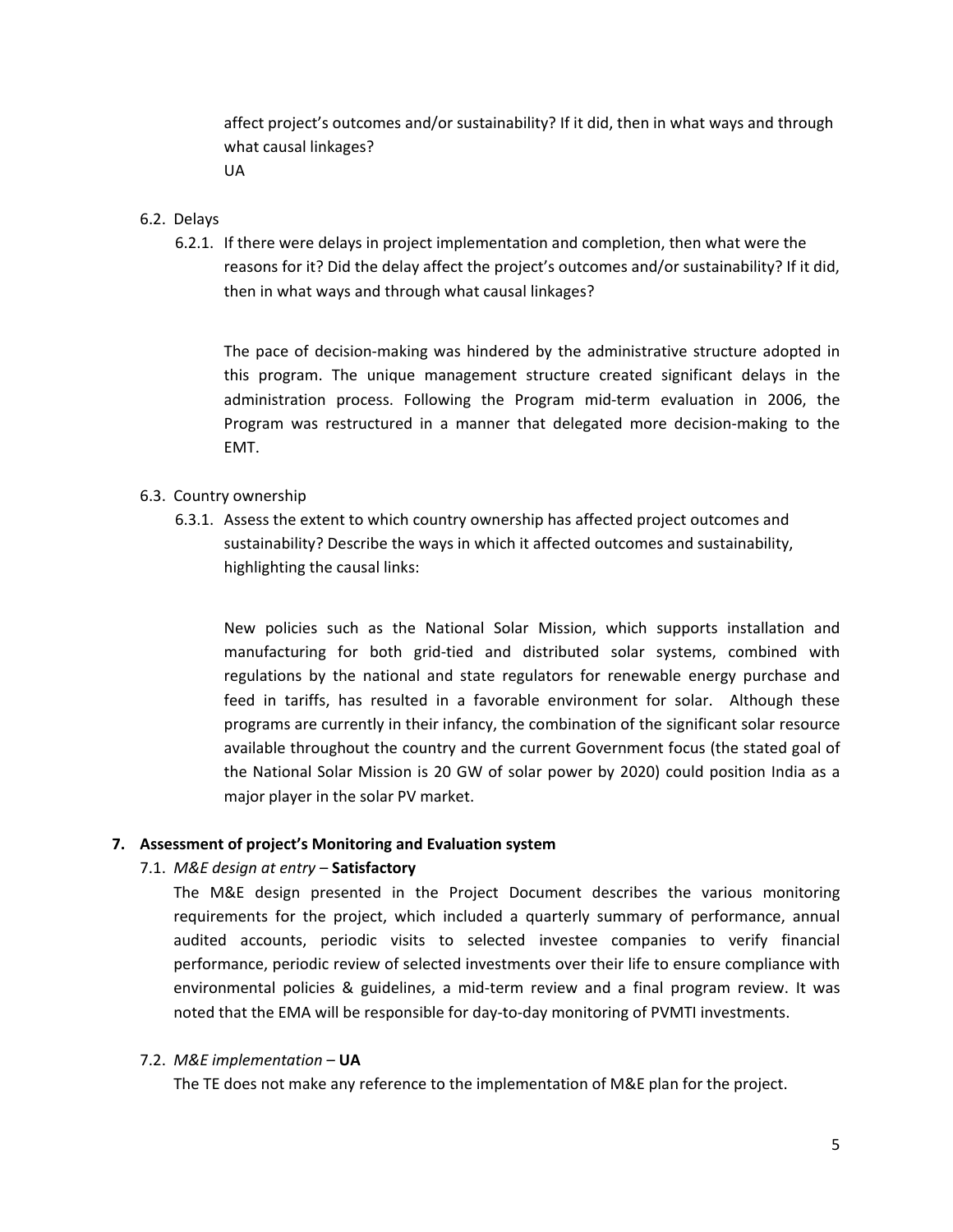## **8. Assessment of project's Quality of Implementation and Execution**

8.1. *Overall Quality of Implementation and Execution* – **Moderately Satisfactory**

### 8.2. *Overall Quality of Implementation* – **Moderately Satisfactory**

With the project being a pilot phase project, the TE reports some of the challenges encountered during the course of project implementation.

When this Program started, systems and processes in IFC were geared towards large investments in the tens of millions. Hence, the investment documentation required for smaller investments of under \$5 million which was what PVMTI needed were not appropriate. Closing investments subsequent to IRC turned out to be a real challenge and on average took longer than a year. The extensive investment documentation required by the IFC was cumbersome, with 70-page loan agreements for loans as small as \$1 million. Currently these processes are far more streamlined and IFC has now created a simpler infrastructure to facilitate smaller investments such as the Clean Tech Fund.

Many proposals in response to the initial RFP (Request for Proposals) were weak and poorly written. Since the Program was operating in such an early stage market, resources should have been allocated to provide more upfront hand-holding to businesses seeking PVMTI support and to improve the quality of their proposals and their overall capacity which could have led to improved project performance.

It is also noted that there was a need to clearly define a mandate of responsibility and roles for the IFC country offices, at the outset of the project itself. This was done in Morocco and it worked to the Program's advantage. IFC in India did not play a similar role. A lesson learned is to engage IFC country teams when designing and implementing such programs and this is enabled by IFC's current focus on decentralization.

On the project design as well, it is reported in the TE that since this was a very early stage market, a more systematic analysis of the potential risks of the Program versus the perceived benefits resulting from it would have been very helpful. During the twelve years of the Program's implementation, these approaches are now standard for IFC market transformation initiatives. Since PVMTI was operating in a very early stage market where the enabling environment was clearly lacking, more funds should have been earmarked specifically for upstream sector-wide policy development, enabling environment strengthening and capacity building work. Also, in markets such as Kenya, where an appropriate enabling environment for mid-scale PV firms was lacking at the time of project approval, technical assistance would have been a more viable product to enter the market with, than the investment products PVMTI offered.

Given that the Program was looking for market opportunities to develop the PV sector in priority countries, far greater flexibility to support a range of business models and financial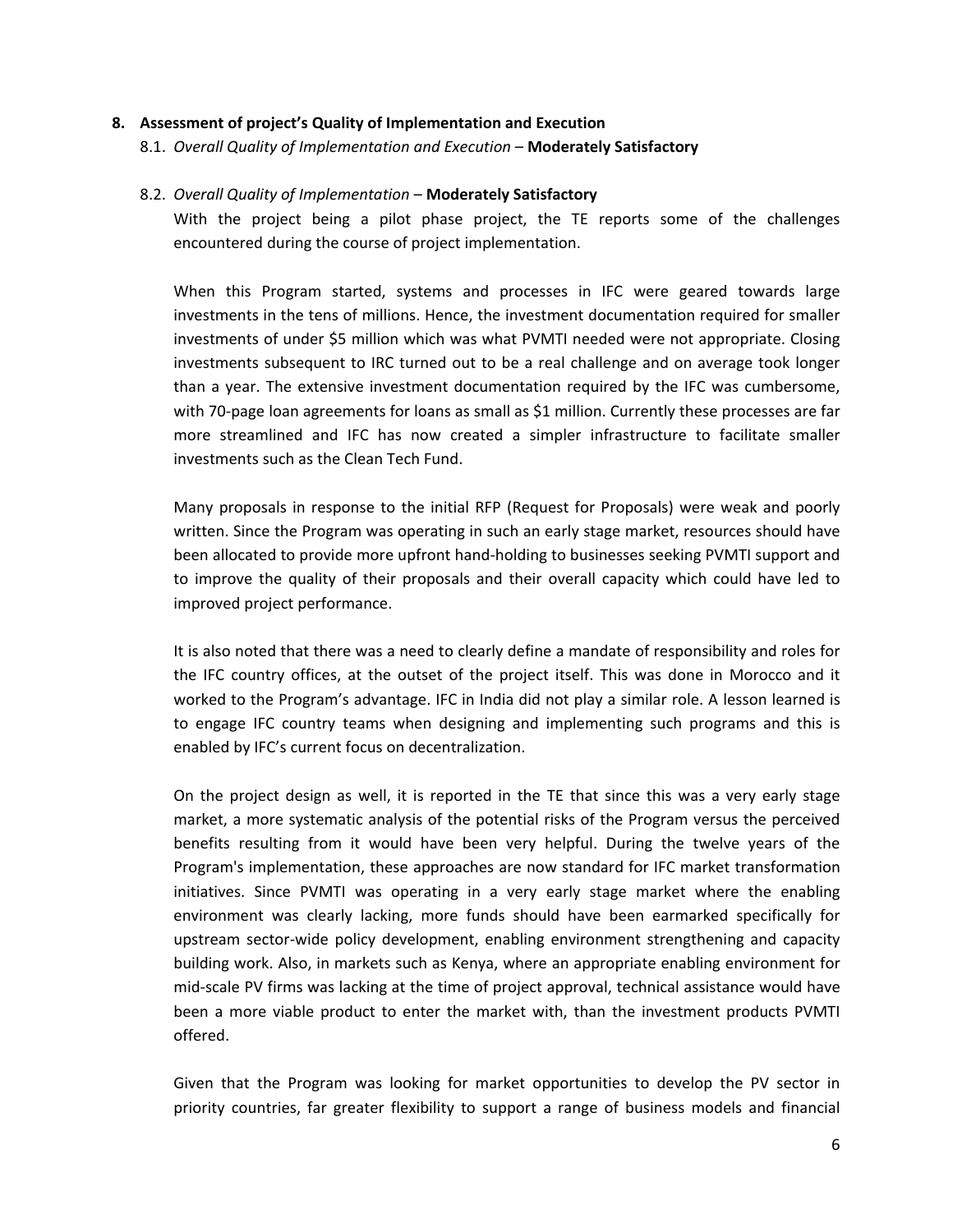structures was required than was originally supported in project design. For example, considering the risk/return profiles of many of the early movers in the market, a wider variety of equity/venture capital instruments should have been given more consideration. Also, there was no scope to provide support to entities helping the poorest of the poor as the Program only allowed focus on partnering with the private sector and these entities tended to be NGOs or non-profit entities and did not qualify for PVMTI investment based on initially established eligibility criteria.

The IFC Supervision Report 3 also reports some key questions to consider for the development of future initiatives. These include:

- a) PVMTI used 3 countries as an example, and developed 13 sub-project investments (not counting Kenya TA). Of these only 3 (or just about 23%) will survive and likely grow. In order to make this happen, some \$ 6 million in supervision has been spent. Whether EMT or internal PEP does this in the future, TL believes these costs are not out-of-line with what should be expected. IFC needs to consider carefully the cost-benefit analysis of this and similar ventures in the SME space.
- b) As IFC looks to develop funds for new technology and clean technology, it is pertinent to focus on how these would be implemented by the potential sponsors, what the likely success ratios (i.e. how many will fail and how many succeed as investments) are, and whether there is a way to structure that puts value-at-risk to the lowest possible.

### 8.3. *Overall Quality of Execution* – **UA**

Unable to assess, as there is no direct documentary evidence available on this aspect.

### **9. Lessons and recommendations**

- 9.1. *Key lessons*
- 9.2. *Key recommendations*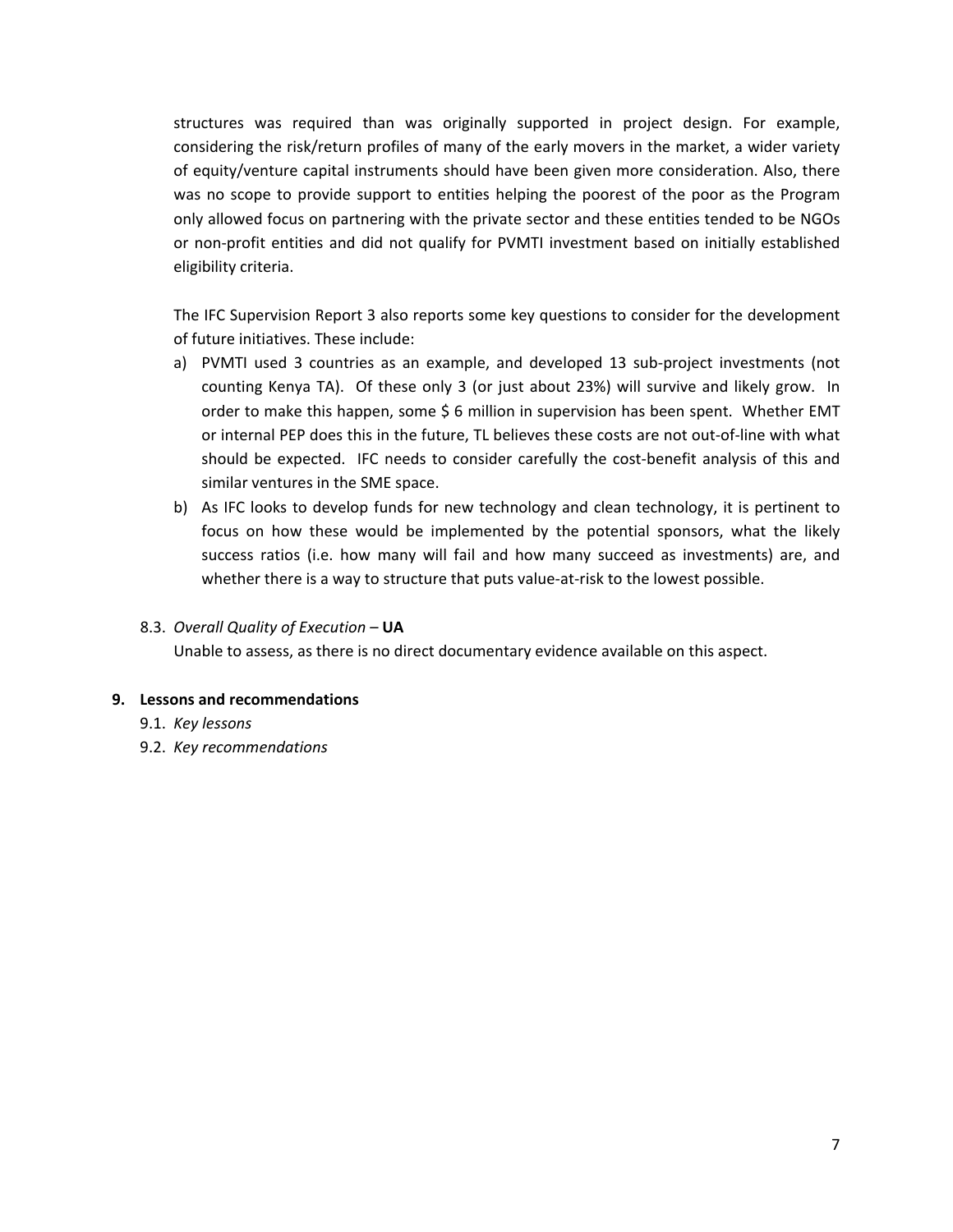## **10. Quality of the Terminal Evaluation Report**

| <b>Criteria</b>                                                                                                                                      | Rating                          | <b>GEF EO Comments</b>                                                                                                                                                                 |
|------------------------------------------------------------------------------------------------------------------------------------------------------|---------------------------------|----------------------------------------------------------------------------------------------------------------------------------------------------------------------------------------|
| To what extent does the report contain an<br>assessment of relevant outcomes and<br>impacts of the project and the achievement<br>of the objectives? | Unsatisfactory                  | No such assessment is provided in the TE report.                                                                                                                                       |
| To what extent does the report contain an<br>assessment of relevant outcomes and<br>impacts of the project and the achievement<br>of the objectives? | Satisfactory                    | The TE report is consistent, and does provide<br>detailed evidences with respect to all the IA ratings<br>noted on various performance indicators.                                     |
| To what extent does the report properly<br>assess project sustainability and/or project<br>exit strategy?                                            | Unsatisfactory                  | No such assessment is provided in the report.                                                                                                                                          |
| To what extent are the lessons learned<br>supported by the evidence presented and<br>are they comprehensive?                                         | Satisfactory                    | The lessons learnt across different areas are well-<br>supported by relevant evidence and<br>comprehensively describe what worked well, what<br>could have been done differently, etc. |
| Does the report include the actual project<br>costs (total and per activity) and actual co-<br>financing used?                                       | <b>Highly</b><br>Unsatisfactory | The report lacks any break-up of the actual project<br>costs (total and per activity) or the actual co-<br>financing figures.                                                          |
| Assess the quality of the report's evaluation<br>of project M&E systems:                                                                             | Unsatisfactory                  | The TE lacks any discussion or documentation of<br>evidence on an evaluation of the project's M&E<br>systems.                                                                          |

## **11. Other issues to follow up on**

No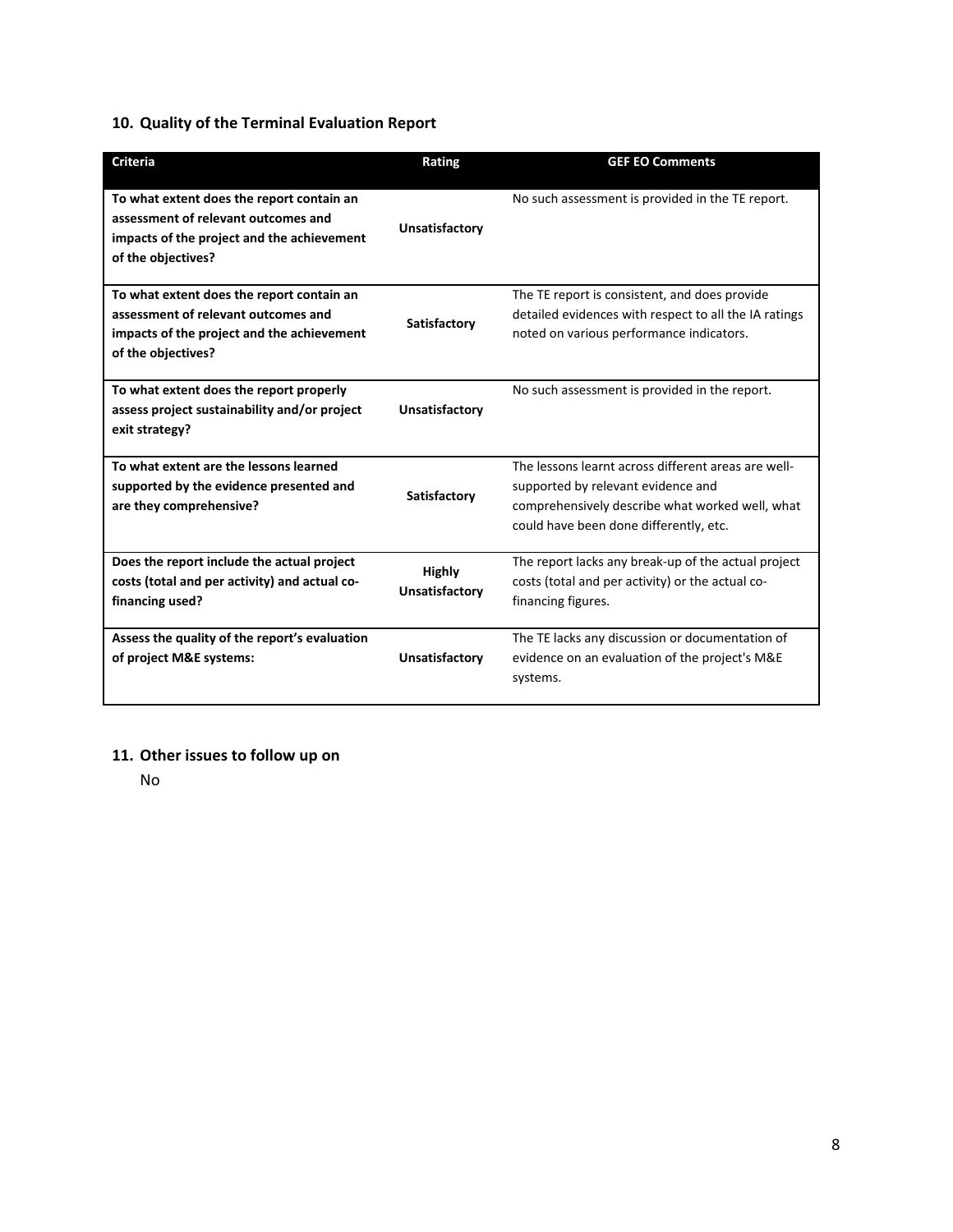| Annex I - Project Impacts as assessed by the GEF Evaluation Office                                                                                                                                                                                                                                                                                                                                                                                                                                                                                                            |     |
|-------------------------------------------------------------------------------------------------------------------------------------------------------------------------------------------------------------------------------------------------------------------------------------------------------------------------------------------------------------------------------------------------------------------------------------------------------------------------------------------------------------------------------------------------------------------------------|-----|
| Did the project have outputs contributing to knowledge being generated or improved?                                                                                                                                                                                                                                                                                                                                                                                                                                                                                           | Yes |
| WHAT OUTPUTS CONTRIBUTED TO KNOWLEDGE BEING GENERATED OR IMPROVED?                                                                                                                                                                                                                                                                                                                                                                                                                                                                                                            |     |
| The project has created an information-sharing opportunity between the investees across different countries. It<br>was proposed that the various investee company representatives are brought together to share the lessons<br>learnt and exchange experiences. The project has continued to work with the companies and facilitate changes<br>wherever needed.                                                                                                                                                                                                               |     |
| Is there evidence that the knowledge was used for management/ governance?                                                                                                                                                                                                                                                                                                                                                                                                                                                                                                     | UA  |
| HOW WAS THIS KNOWLEDGE USED AND WHAT RESULTED FROM THAT USE?                                                                                                                                                                                                                                                                                                                                                                                                                                                                                                                  |     |
| <b>NA</b>                                                                                                                                                                                                                                                                                                                                                                                                                                                                                                                                                                     |     |
| Did the project have outputs contributing to the development of databases and information-sharing<br>arrangements?<br>WHAT OUTPUTS CONTRIBUTED TO INFORMATION BEING COMPILED AND MADE ACCESSIBLE TO MANY?                                                                                                                                                                                                                                                                                                                                                                     | Yes |
| Four knowledge management reports were prepared and this includes three case studies written for "Selling<br>Solar" publication. The case studies were widely disseminated in India and internationally.<br>A periodic project newsletter "PVMTI News" was published highlighting the project activities, accomplishments,<br>challenges, and lessons learnt, and the copies were widely distributed.<br>The knowledge materials were published and met a great success; this includes a guide for developers and<br>investors on the large scale solar power plants subject. |     |
| Is there evidence that these outputs were used?                                                                                                                                                                                                                                                                                                                                                                                                                                                                                                                               | UA  |
| TO WHAT EXTENT HAVE THESE OUTPUTS BEEN USED?<br>WHAT HAS RESULTED FROM INFORMATION BEING MADE ACCESSIBLE TO OTHERS?                                                                                                                                                                                                                                                                                                                                                                                                                                                           |     |
| <b>NA</b>                                                                                                                                                                                                                                                                                                                                                                                                                                                                                                                                                                     |     |

Did the project have activities that contributed to awareness and knowledge being raised? | UA

### WHAT ACTIVITIES CONTRIBUTED TO AWARENESS AND KNOWLEDGE BEING RAISED?

NA

Was any **positive** change in behavior reported as a result of these activities? **I** Subsetting the UA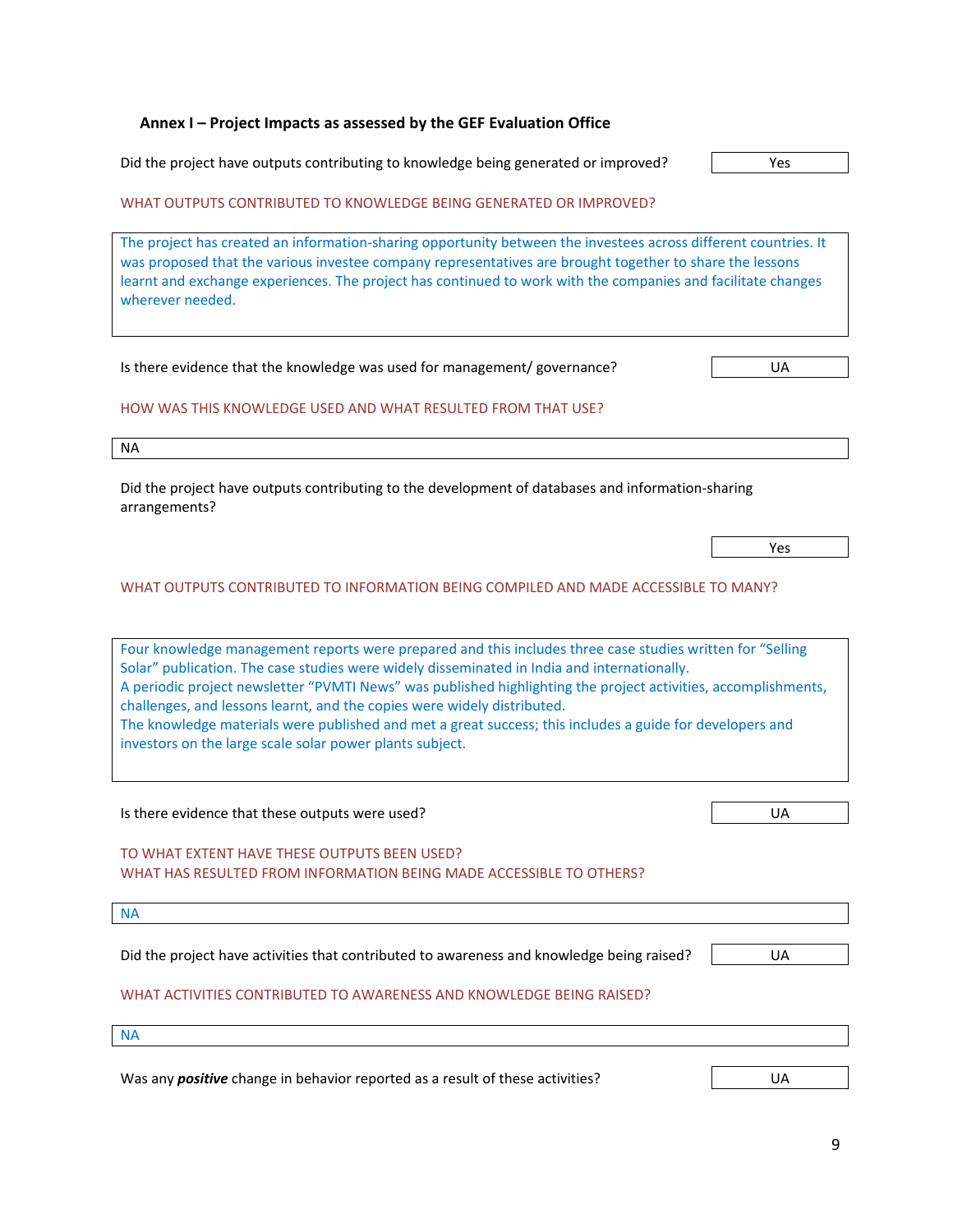## WHAT BEHAVIOR (POSITIVE OR NEGATIVE) HAS CHANGED AS A RESULT?

| <b>NA</b>                                                                                                                                                                                                                                                                                                    |           |
|--------------------------------------------------------------------------------------------------------------------------------------------------------------------------------------------------------------------------------------------------------------------------------------------------------------|-----------|
|                                                                                                                                                                                                                                                                                                              |           |
| Did the project activities contribute to building technical/environmental management<br>skills?                                                                                                                                                                                                              | UA        |
| WHAT ACTIVITIES CONTRIBUTED TO TECHNICAL/ENVIRONMENTAL MANAGEMENT SKILLS BEING BUILT OR<br><b>IMPROVED?</b>                                                                                                                                                                                                  |           |
| <b>NA</b>                                                                                                                                                                                                                                                                                                    |           |
| Is there evidence of these skills being applied by people trained?                                                                                                                                                                                                                                           | <b>NA</b> |
| HOW HAVE THESE SKILLS BEEN APPLIED BY THE PEOPLE TRAINED?                                                                                                                                                                                                                                                    |           |
| <b>NA</b>                                                                                                                                                                                                                                                                                                    |           |
|                                                                                                                                                                                                                                                                                                              |           |
| Did the project contribute to the development of legal / policy / regulatory frameworks?                                                                                                                                                                                                                     | UA        |
| Were these adopted?                                                                                                                                                                                                                                                                                          | <b>NA</b> |
| WHAT LAWS/ POLICIES/ RULES WERE ADOPTED AS A RESULT OF THE PROJECT?                                                                                                                                                                                                                                          |           |
| ΝA                                                                                                                                                                                                                                                                                                           |           |
| Did the project contribute to the development of institutional and administrative systems and structures?                                                                                                                                                                                                    |           |
|                                                                                                                                                                                                                                                                                                              | Yes       |
| Were these institutional and administrative systems and structures integrated as permanent structures?                                                                                                                                                                                                       |           |
|                                                                                                                                                                                                                                                                                                              | No        |
| WHAT OFFICES/ GOVERNMENT STRUCTURES WERE CREATED AS A RESULT OF THE PROJECT?                                                                                                                                                                                                                                 |           |
| • Joint ventures between FIs and PV companies are established and facilitated faster and smoother<br>implementation of projects<br>· Successful PV companies have been established.<br>. IFC has gained significantly from the project, which will benefit IFC in implementing similar projects efficiently. |           |
| Did the project contribute to structures/mechanisms/ processes that allowed more stakeholder participation in<br>environmental governance?                                                                                                                                                                   | No        |

WHAT STRUCTURES/ MECHANISMS/ PROCESSES WERE SUPPORTED BY THE PROJECT THAT ALLOWED MORE STAKEHOLDERS/ SECTORS TO PARTICIPATE IN ENVIRONMENTAL GOVERNANCE/ MANAGEMENT ACTIVITIES?

Were improved arrangements for stakeholder engagement integrated as permanent structures?

NA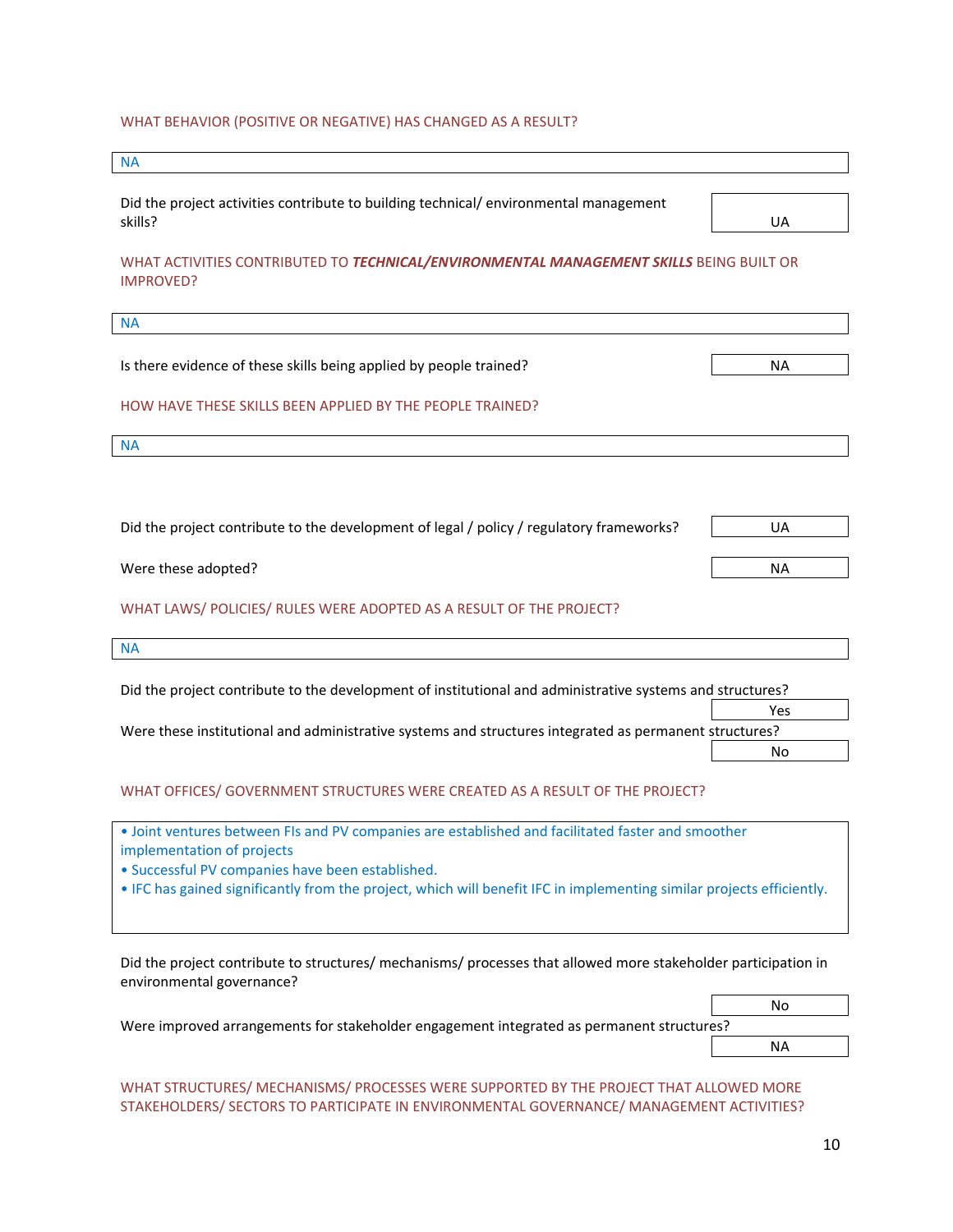| <b>NA</b>                                                                                                                                                                                                                                                                                                                                                                                                                                                         |                        |                                                                           |     |  |
|-------------------------------------------------------------------------------------------------------------------------------------------------------------------------------------------------------------------------------------------------------------------------------------------------------------------------------------------------------------------------------------------------------------------------------------------------------------------|------------------------|---------------------------------------------------------------------------|-----|--|
| Did the project contribute to informal processes facilitating trust-building or conflict<br>resolution?                                                                                                                                                                                                                                                                                                                                                           |                        |                                                                           | UA  |  |
| WHAT PROCESSES OR MECHANISMS FACILITATED TRUST-BUILDING AND CONFLICT RESOLUTION?<br><b>WHAT RESULTED FROM THESE?</b>                                                                                                                                                                                                                                                                                                                                              |                        |                                                                           |     |  |
| <b>NA</b>                                                                                                                                                                                                                                                                                                                                                                                                                                                         |                        |                                                                           |     |  |
| Did the project contribute to any of the following:<br>Technologies & Approaches<br>Implementing Mechanisms/Bodies<br><b>Financial Mechanisms</b>                                                                                                                                                                                                                                                                                                                 | Yes<br>No<br><b>UA</b> | Please specify what was<br>contributed:<br>Promotion of Solar PV products |     |  |
| Did replication of the promoted technologies, and economic and financial instruments take<br>place?                                                                                                                                                                                                                                                                                                                                                               |                        |                                                                           | Yes |  |
| SPECIFY WHICH PLACES IMPLEMENTED WHICH TECHNOLOGIES/APPROACHES OR ASPECTS OF A<br>TECHNOLOGY/APPROACH.<br>WHAT WAS THE RESULT IN THOSE PLACES (ENVIRONMENTAL & SOCIOECONOMIC)?<br>A highly successful energy access program at the IFC, Lighting Africa, emerged as a direct reaction to the lessons<br>learned from the project and from the "Selling Solar" publication and can be considered a direct application of<br>the Lessons Learned from this program. |                        |                                                                           |     |  |
|                                                                                                                                                                                                                                                                                                                                                                                                                                                                   |                        |                                                                           |     |  |
| Did scaling-up of the promoted approaches and technologies take place?                                                                                                                                                                                                                                                                                                                                                                                            |                        |                                                                           | Yes |  |
| SPECIFY AT WHAT ADMINISTRATIVE & ECOLOGICAL SCALE AND WHICH TECHNOLOGIES/APPROACHES OR<br>ASPECTS OF A TECHNOLOGY/APPROACH WAS ADOPTED.<br>HOW WAS IT MODIFIED TO FIT THE NEW SCALE? WHAT WAS THE RESULT AT THE NEW SCALE/S<br>(ENVIRONMENTAL & SOCIOECONOMIC)?                                                                                                                                                                                                   |                        |                                                                           |     |  |
| Moser Baer is setting up 30 MW solar power plant with the success of the 5 MW project. Many private sector<br>players have also emulated the success of the Moser Baer project by taking advantage of JNNSM scheme.                                                                                                                                                                                                                                               |                        |                                                                           |     |  |
| Did mainstreaming of the promoted approaches and technologies take place?                                                                                                                                                                                                                                                                                                                                                                                         |                        |                                                                           | Yes |  |
| SPECIFY HOW (MEANS/ INSTRUMENT) AND WHICH ASPECTS OF THE TECHNOLOGY/APPROACH WAS<br>INCORPORATED INTO THE EXISTING SYSTEM. WHAT WAS THE RESULT OR STATUS (ENVIRONMENTAL &<br>SOCIOECONOMIC)?                                                                                                                                                                                                                                                                      |                        |                                                                           |     |  |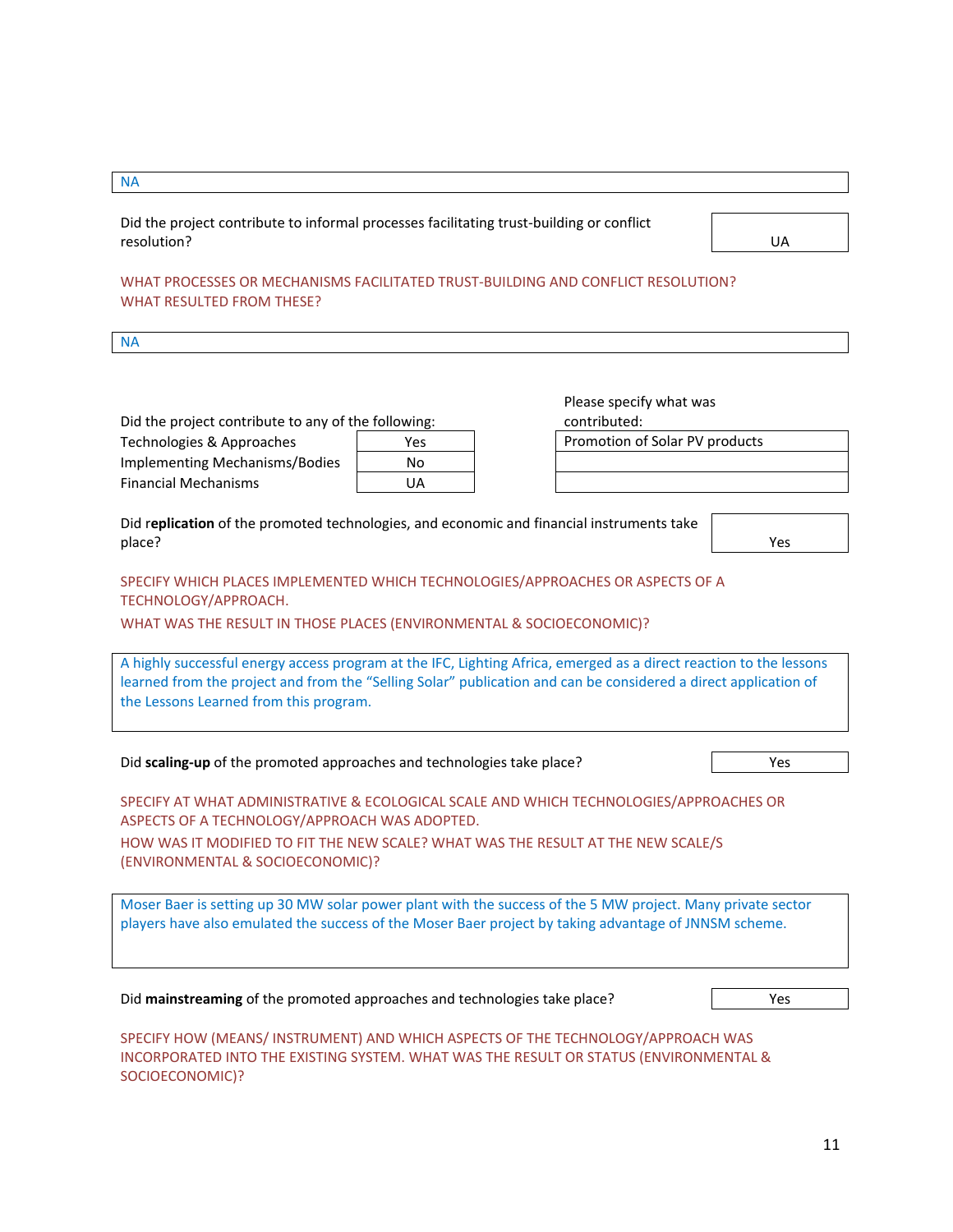With regards to the mainstreaming of approaches and technologies promoted by the PMVTI Program, the TE specifically makes note of the 2 important mainstream investments that IFC has made in the solar sector in India in FY10: Azure Power which is a grid-connected private solar IPP in India; and Applied Solar Technologies which provides solar based hybrid power solution to telecom towers, who often rely on diesel generators for 50 – 100% of their power requirements.

Apart from the specific mainstreaming efforts noted, a general shift in the Indian PV market is described as well. It suggests that the Indian solar energy sector has come a long way since the start of the PMVTI Program. New policies such as the Jawaharlal Nehru National Solar Mission (JNNSM), which supports installation and manufacturing for both grid-tied and distributed solar systems, combined with regulations, by the national and state regulators, for renewable energy purchase and feed in tariffs, has resulted in a favorable environment for solar. Although these programs are currently in their infancy, the combination of the significant solar resource available throughout the country and the current Government focus (the stated goal of the National Solar Mission is 20 GW of solar power by 2020) could position India as a major player in the solar PV market. This is in stark contrast to the early stage of the market in 1998, when PV module production was approximately 11 MWp to service a primarily small, niche, domestic market for rural electrification, water pumping and remote application. In 2012, PV module production is 1.5 GW with more than 70% of production being exported.

Did removal of market barriers and sustainable market change take place? The summarked that the vest

#### SPECIFY HOW DEMAND HAS BEEN CREATED FOR WHICH PRODUCTS/ SERVICES THAT CONTRIBUTE TO GEBs.

Significant attribution can be made to the GEF project for the changes occurred in the relevant markets and the consequent market transformation. Without GEF support, it is likely that there would be fewer companies in PV in these countries, and those that did emerge would be a smaller size, perhaps would not have had the appropriate financing support for the PV products. Without this program, the coupling of FIs with system integrators may not have occurred, and if it had, would have occurred at a much slower pace. The changes in the market barriers can also be attributed to governmental efforts to promote RE, including solar PV, competed with PVMTI, but also helped open up the market and establish solar PV as a viable technology. Furthermore, favorable tax, regulatory, and grid-extension policies of GoI also helped the development of the solar PV market in the country. Another GEF/World Bank project- Alternate Energy (ID76)- IBRD/IDA/GEF-funded financing window for PV equipment also mobilized private sector investments and commercialization of PV markets.

Based on most of the project's components and/or what it generally intended to do, what type of project would you say this is?

Broader Adoption

*<--dropdown menu*

If "combination", then of which types?

& *<--dropdown menu*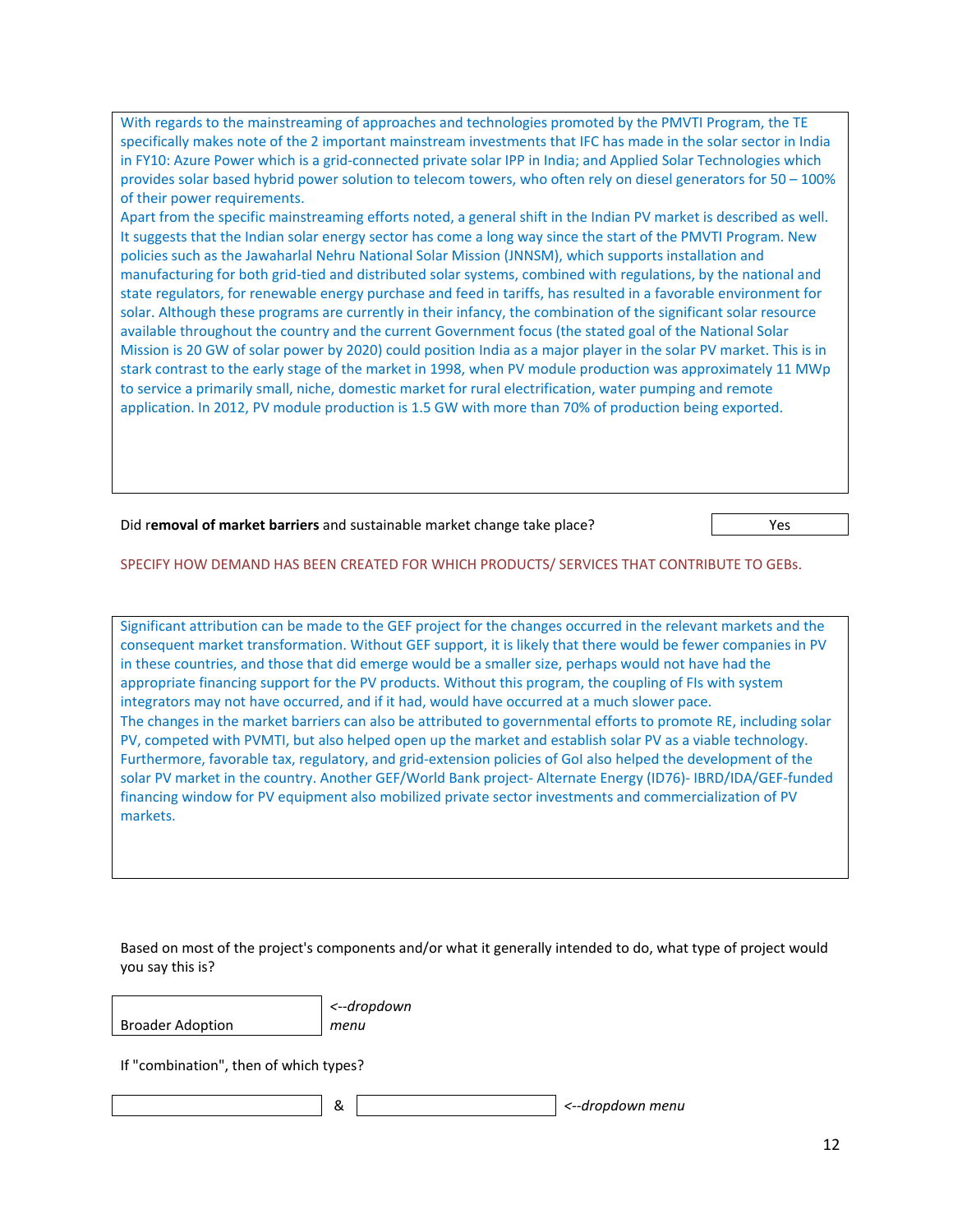*QUANTITATIVE OR ANECDOTAL DETAILS ON HOW ENVIRONMENTAL PRESSURE HAS BEEN REDUCED/PREVENTED OR ON HOW ENVIRONMENTAL STATUS HAS CHANGED AT THE DEMONSTRATION SITES AS A CONTRIBUTION/RESULT OF PROJECT ACTIVITIES. FOR SYSTEM LEVEL CHANGES, SPECIFY THE ADMINISTRATIVE AND/OR ECOLOGICAL SCALES.*

| Was stress reduction achieved?              |                                                                      | Yes                   |
|---------------------------------------------|----------------------------------------------------------------------|-----------------------|
| If so, at what scales?                      | Please mark 'x' for all that apply<br>Intended (local)<br>Local<br>x | Unintended<br>(local) |
|                                             | Intended (systemic)<br>Systemic                                      | Unintended (systemic) |
| How was the information<br>obtained?        | Measured<br>Anecdotal<br>X                                           |                       |
| Was there a change in environmental status? |                                                                      | <b>UA</b>             |
| If so, at what scales?                      | Please mark 'x' for all that apply<br>Intended (local)<br>Local      | Unintended<br>(local) |
|                                             | Intended (systemic)<br>Systemic                                      | Unintended (systemic) |
|                                             |                                                                      |                       |

Evidence of intended stress reduction achieved at the **local level**

The umbrella PVMTI project is estimated to have GHG reduction of 328,509 tons of CO2 over the 20 year project life (based on EMT report received May, 2008). Further, installation of 94,000 SHSs lowered the use of kerosene for lighting in rural households for lighting thereby improving the indoor air quality.

Evidence of intended stress reduction at a **systemic level**

NA

Evidence of intended changes in environmental status at the **local level**

NA

Evidence of intended changes in environmental status at a **systemic level**

NA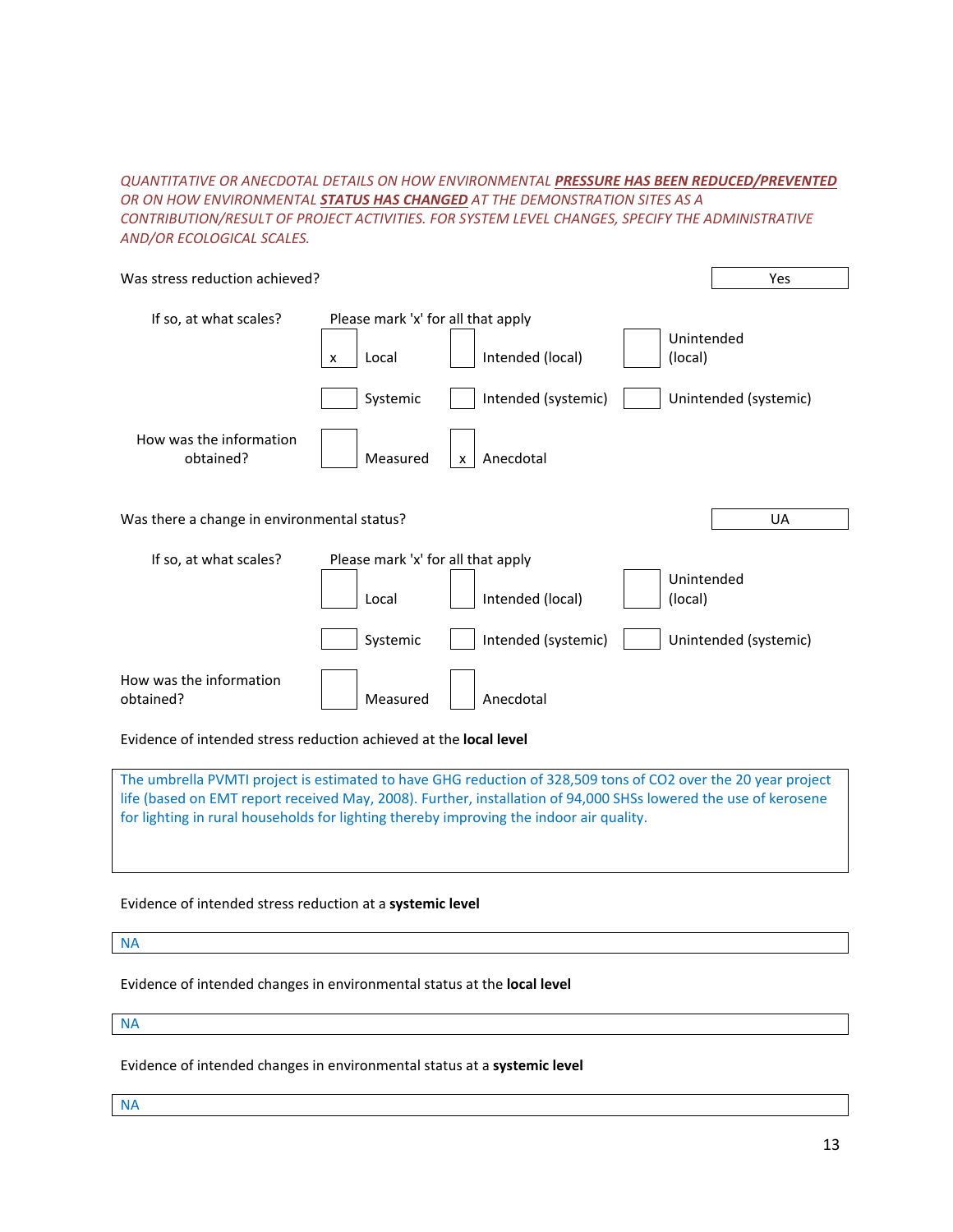Evidence of unintended changes in stress or environmental status at the **local level**

NA

Evidence of unintended changes in stress or environmental status at the **systemic level**

NA

Were arrangements to collect data on stress reduction and environmental & socioeconomic status in place during the project?

| Environmental | No l |
|---------------|------|
|               |      |

Socioeconomic No

To what extent were arrangements in place and being implemented during the project? Briefly describe arrangements.

NA

To what extent did these arrangements use parameters/ indicators to measure changes that are actually related to what the project was trying to achieve?

NA

Were arrangements to collect data on stress reduction and environmental & socioeconomic status in place to function after the project?

No

To what extent were arrangements put into place to function after GEF support had ended? Briefly describe arrangements.

NA

Was there a government body/ other permanent organization with a clear mandate and budget to monitor environmental and/or socioeconomic status?

NA

Has the monitoring data been used for management? No was also have not contained a set of the No

How has the data been used for management? Describe mechanisms and actual instances.

NA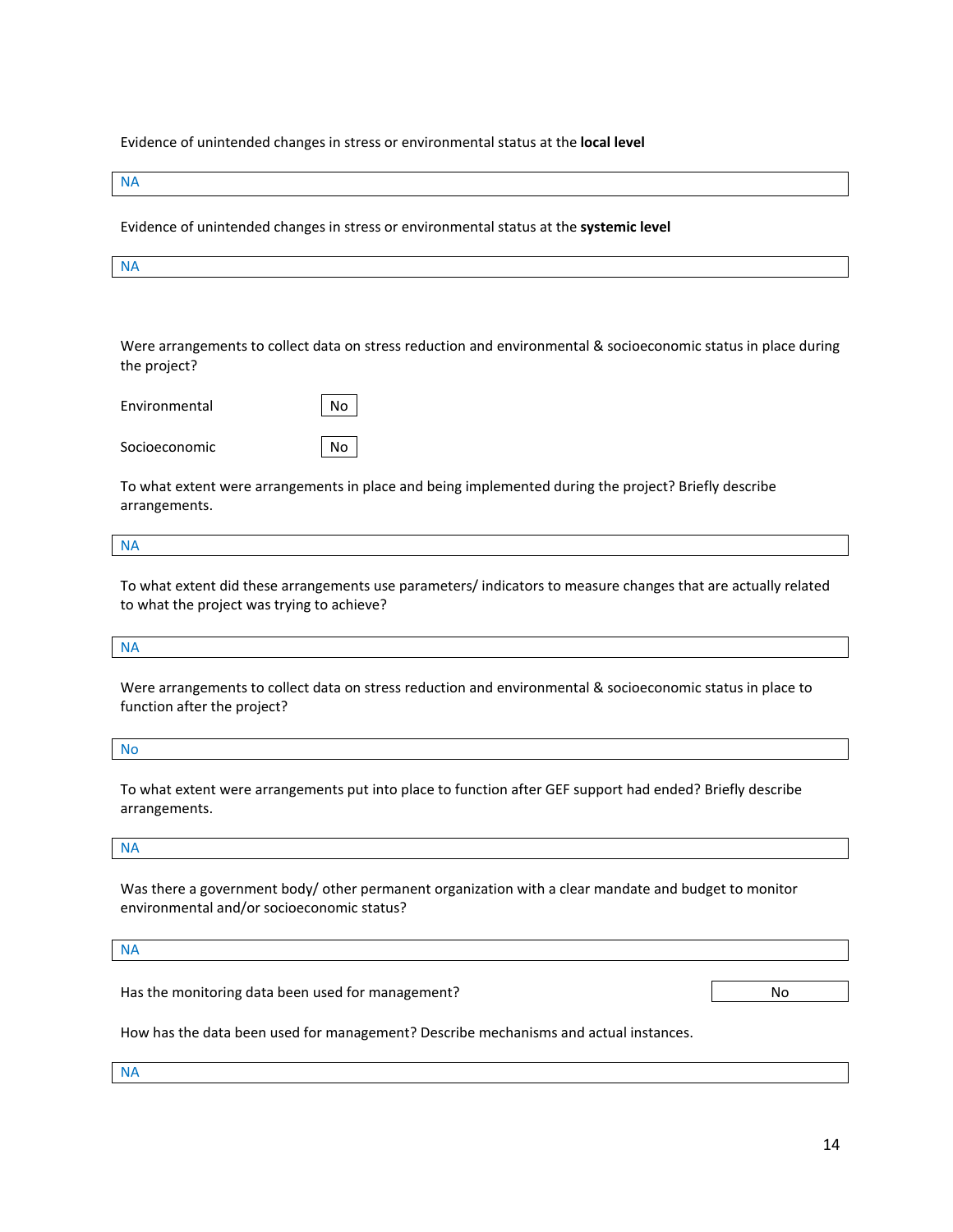Has the data been made accessible to the public? UA DOM: The state of the public of the public of the public of the public of the public of the public of the public of the public of the public of the public of the public o

How has the data been made accessible to the public? Describe reporting systems or methods.

NA

*"SOCIOECONOMIC" REFERS TO ACCESS TO & USE OF RESOURCES (DISTRIBUTION OF BENEFITS), LIVELIHOOD, INCOME, FOOD SECURITY, HOME, HEALTH, SAFETY, RELATIONSHIPS, AND OTHER ASPECTS OF HUMAN WELL-BEING .AS MUCH AS POSSIBLE, INCLUDE "BEFORE" AND "AFTER" NUMBERS, YEARS WHEN DATA WAS COLLECTED, AND DATA SOURCES.*

| Did the project contribute to <b>positive</b> socioeconomic impacts?                                             | Yes                                              |                          |                       |                       |
|------------------------------------------------------------------------------------------------------------------|--------------------------------------------------|--------------------------|-----------------------|-----------------------|
| If so, at what scales?                                                                                           | Please mark 'x' for all that apply<br>Local<br>x | Intended (local)<br>X    | Unintended<br>(local) |                       |
|                                                                                                                  | Systemic<br>x                                    | Intended (systemic)<br>x |                       | Unintended (systemic) |
| How was the information<br>obtained?                                                                             | Measured                                         | Anecdotal<br>X           |                       |                       |
| Did the project contribute to negative socioeconomic impacts?                                                    |                                                  |                          |                       | No                    |
| If so, at what scales?                                                                                           | Please mark 'x' for all that apply<br>Local      | Intended (local)         | Unintended<br>(local) |                       |
|                                                                                                                  | Systemic                                         | Intended (systemic)      |                       | Unintended (systemic) |
| How was the information<br>obtained?                                                                             | Measured                                         | Anecdotal                |                       |                       |
| Evidence on intended socio-economic impacts at the local level                                                   |                                                  |                          |                       |                       |
| The program is responsible for installation and operation of 94,000 SHSs. The program thus improved the lives of |                                                  |                          |                       |                       |

approximately 470,000 people . Women and children have most benefited from this. The project has popularized the use of solar PV lighting among small street hawkers by replacing the petromax lights. SELCO India has introduced this concept. The lights are rented to the hawkers by an entrepreneur at a cost comparable to those incurred on kerosene lamps.

Evidence on intended socio-economic impacts at **systemic level**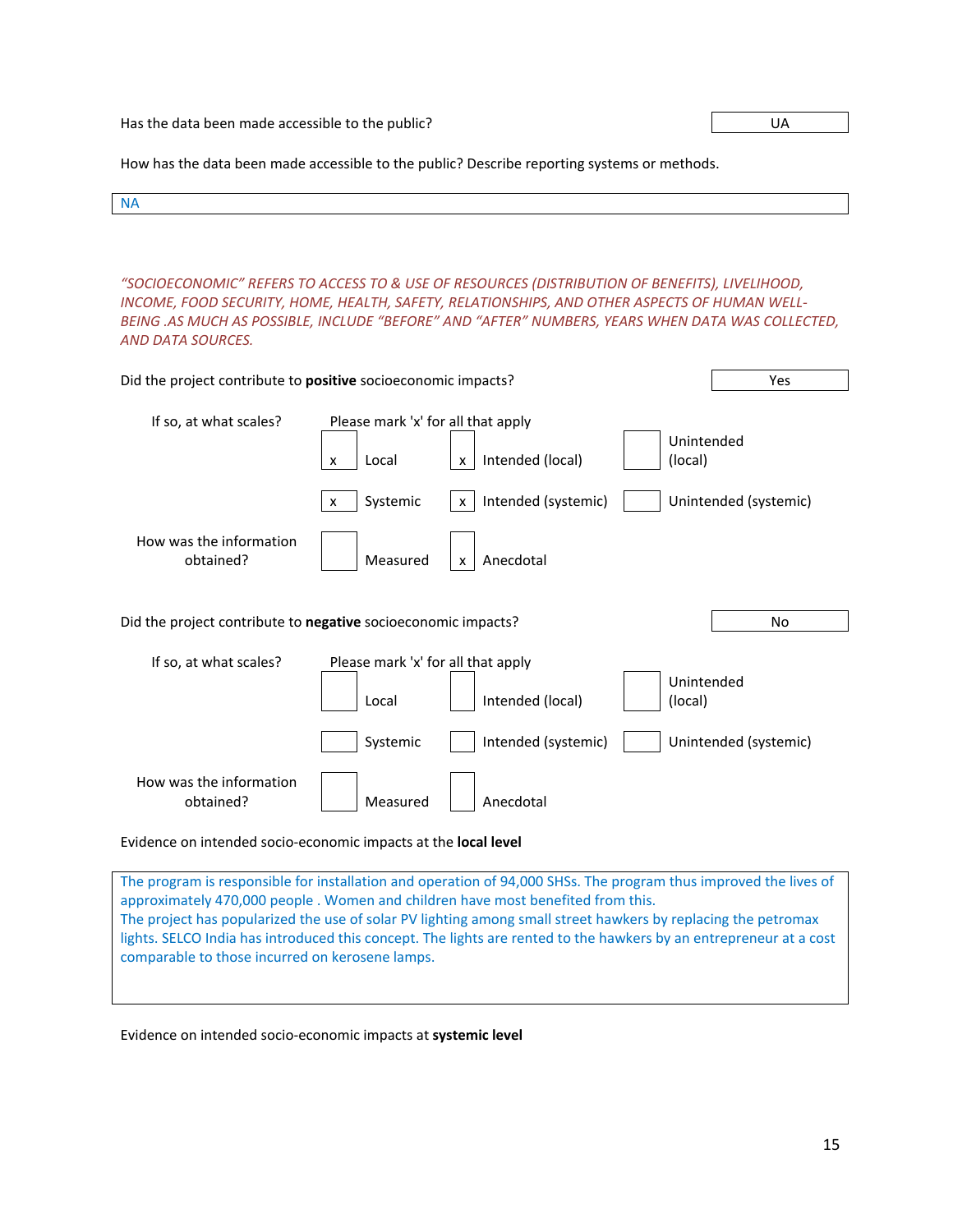• In-country entrepreneurial interests are able to respond to expanded opportunities for organizing PV distribution, assembly, and financial enterprises, with associated increases in local employment.

• Rural energy users have access to a renewable energy resource with higher lighting values without the smoke and fire risk associated with traditional lighting sources (e.g., kerosene lanterns, candles). However, it cannot be determined whether they are actually making use of these RE resources or not.

• Commercial and private non-rural users have expanded options to receive reliable power.

• The project has helped offset requirements for rural grid connections, freeing the power sector to concentrate on more profitable core activities.

#### Evidence on unintended socio-economic impacts at the **local level**

NA

Evidence on unintended socio-economic impacts at **systemic level**

NA

Briefly describe the key lessons, good practice or approaches mentioned in the terminal evaluation report

Key lessons from the project as given in the IFC Supervision Report 5 are:

a) Difficult markets: The PVMTI experience has highlighted that solar PV projects are most challenging to implement precisely in those markets where the demand for it, and economic justification for it, might be the greatest. Often, rural, poor, and sparsely dispersed communities, who are far from the grid and thus need solar PV, are unlikely to generate the resources necessary for purchasing or maintaining these units without extensive subsidies.

b) Need for capacity building: PVMTI's experience has also shown that there is an ongoing need for capacity building and technical assistance. In fact, the program's focus in Kenya was solely on provision of technical assistance since the Kenyan market was not prepared for the financial product and services that the program offered. The minimum deal sizes were too large for existing solar PV firms, and larger entities, such as FIs, were not interested in pursuing the rural solar PV market. In recognition of this, PVMTI directed its efforts at providing technical assistance to raise public awareness of the merits of solar PV, upgrade the skills of local technicians, and foster an enabling environment for the establishment of high-quality solar PV products and service providers c) Enabling environment is critical: Success in the solar PV business, and the appropriate business model to adopt, will depend to a large degree on the enabling environment in which the firm operates. India has the largest RE financing effort offered by any developing country. Governmental efforts to promote RE, including solar PV, compete with PVMTI, but also help open up the market and establish solar PV as a viable technology. Additionally, the fact that the population of India is large and densely populated means that service technicians can economically serve a small geographical area (relatively inexpensive to reach potential clients) with a critical mass of SHS units. Furthermore, favorable tax, regulatory, and grid-extension policies may help the development of the solar PV market in a given country.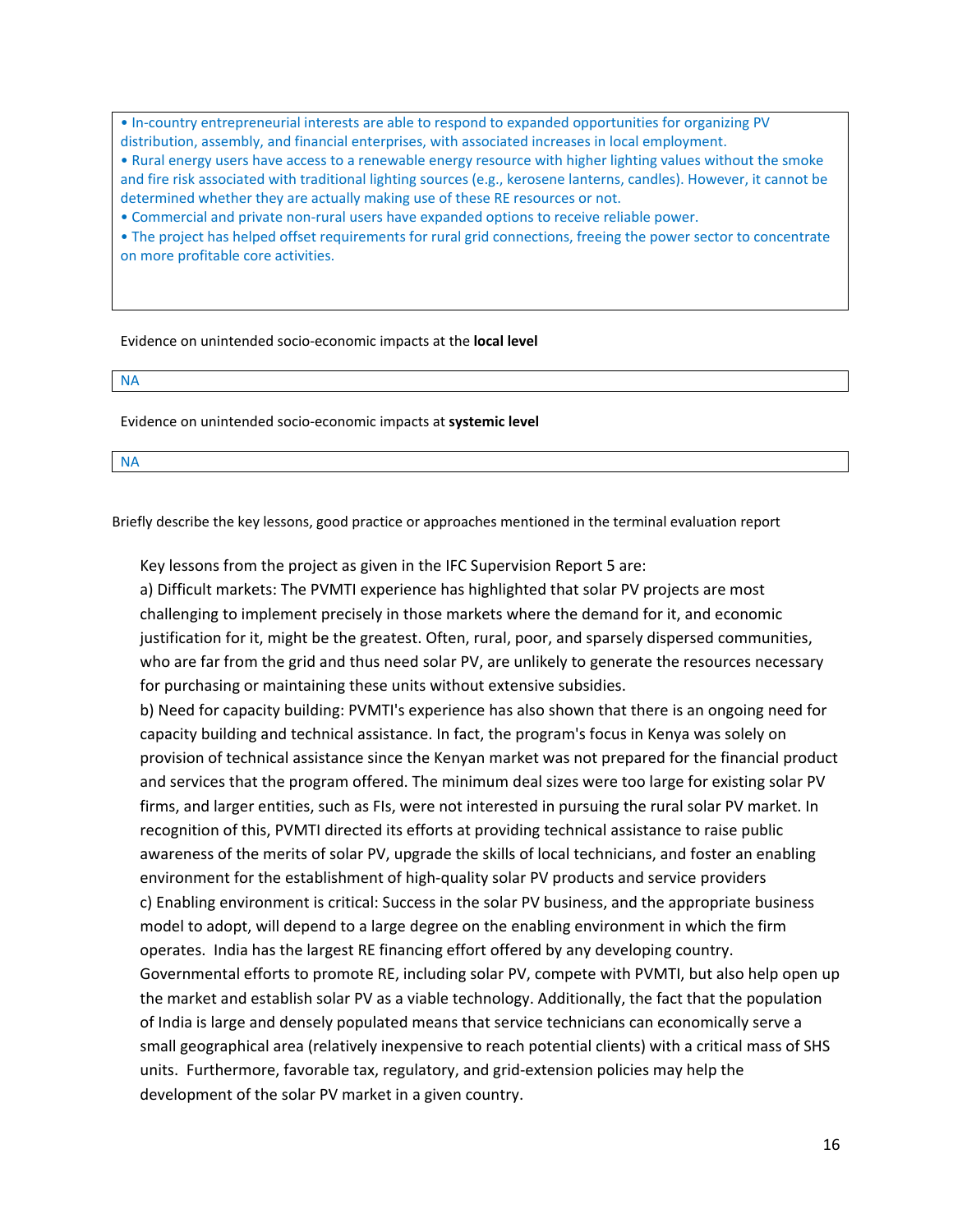d) Product Quality Standards: Many of PVMTI's investments found the lack of product quality standards to be detrimental to their operations. Muramati Tea Growers SACCO saw systems fail and installations delayed as a result of faulty batteries. SPM saw increased pressures on prices as a result of cheaper contraband product on the Moroccan market. In hindsight, PVMTI should have been more proactive in improving product quality and establishing quality-control mechanisms. A portion of the grant component would have been well spent investing in product innovation and quality control.

e) Project Financing Requirements: IFC's legal documentation and loan security documents are suited to large project finance transactions. They can be extremely burdensome and time consuming for SMEs that are more accustomed to much simpler due diligence processes. As a consequence, investment transactions take months or years to complete and, in some cases, market conditions will change significantly between the investment approval and financial closure time frame. A further consequence is that the administrative costs are high in relation to investment size.

Many solar PV businesses in the target countries found the \$500,000 minimum investment to be too large. This was particularly true in Kenya, where investments were limited to FIs and banks. At the time, there were no solar PV businesses that could absorb the minimum \$500,000 investment threshold. Going through the banks, however, proved to be cumbersome and time consuming, since the banks did not see financing SHS as a main line of business, and it was difficult to get many of them to move expeditiously on the projects.

Furthermore, the small businesses and entrepreneurs targeted by PVMTI found the extensive business plans and other documentation required to be somewhat daunting. While they had energy and ideas, many were not skilled in the writing of business plans. This resulted in long negotiation periods for customized contracts. In some instances it took a year from the date of review to the date of disbursal.

f) Dedication to solar PV and provision of value-added services are critical to success: All of the firms that achieved modest success in terms of utilizing PVMTI resources and drawing down their commitments were already in the solar PV business, or seeking to enter the business, when they received funding from IFC. PVMTI found that firms that provided further value added, in particular servicing and maintenance, were more successful. Those who moved farther up the value chain, and were involved in the assembly of solar components and the installation of systems, seemed to do significantly better than firms that were merely engaged in consumer or producer financing. Firms that received PVMTI financing that did not have a particular focus on solar PV were significantly less successful. Muramati Tea Growers SACCO, for example, was dedicated to providing financing to people working in the Kenyan tea sector, not to promoting solar PV. As a result, the financing of SHS fell outside the core business line, and proper resources were not dedicated. g) Decision making needs to be done by those closest to the project: The pace of decision making was hindered by the administrative structure adopted in this project. All decisions regarding investment commitment, loan closure, disbursements, and acceptability of loan collateral were made by IFC staff upon the recommendation of the Extenal Management Team (EMT). This structure has resulted in significant delays in the administration process, as those closest to the projects (EMT) were not those making the decisions.